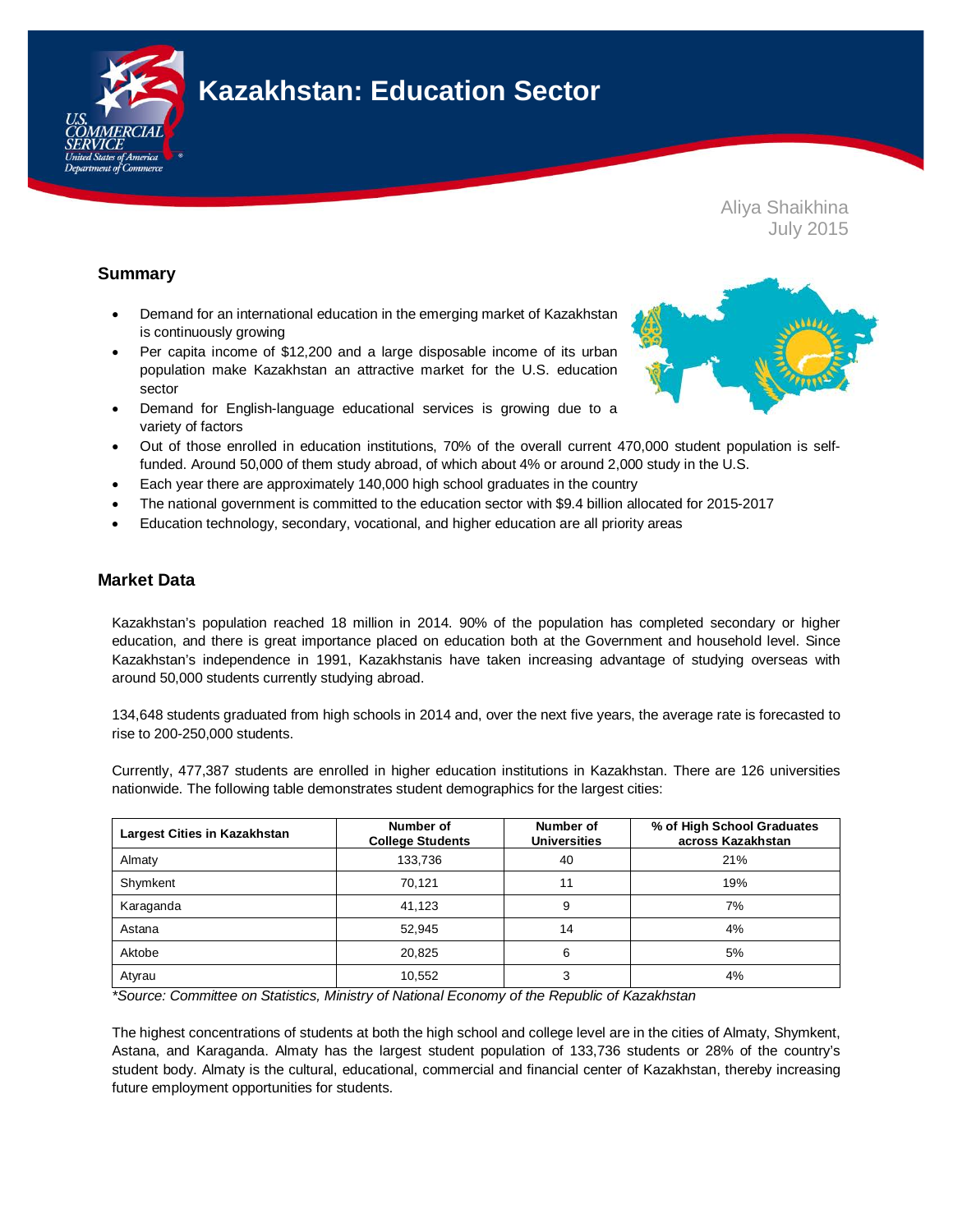Educational tuition costs are rising domestically each year. With only 53 public universities in Kazakhstan, competition for entry is intense. Some private universities charge almost as much as foreign institutions in Western Europe and higher than in South East Asia and Eastern Europe, making studying overseas a more attractive option for those who can afford it. The range of tuition fees in Kazakhstan is from \$1,000 to \$15,000 per year, primarily at American-style, English-language universities.



**Kazakhstan's Education System**

*\*Source: Kazakhstan Ministry of Education and Sciences*

Kazakhstan's education system is comprised of higher secondary school, vocational training, and university education. Students enter higher education at 16 years of age on average. Depending on the course and the track chosen, they can remain in higher education for another 2 to 6 years. There are 7,562 high schools in Kazakhstan.

Upon completing basic secondary education, at the end of the 9th grade, students take exit exams developed by the Ministry of Education and Science. Those who pass may continue their education in high school to obtain a certificate of secondary general education. As high school graduates, students earn the right to apply to higher education institutions and proceed to obtain Bachelor's degrees.

At the age of 20-24 years, 91% of men and 94% of women have completed secondary or higher education. Students who are not university bound or unable to meet high school requirements are often advised by the school faculty to apply to one or two-year technical, vocational, or professional schools. This alternative as a result enables such students to enter the labor market successfully with low-level qualifications. However, the final decision is commonly made by the parents. Students may apply to a more academically rigorous *tekhnikum* or college (three-year technical schools or other specialized secondary education institutions) pedagogical, or pre-medical schools that grant graduates a vocational certificate of general secondary education, and the right to apply to universities for advanced programs of study upon matriculation.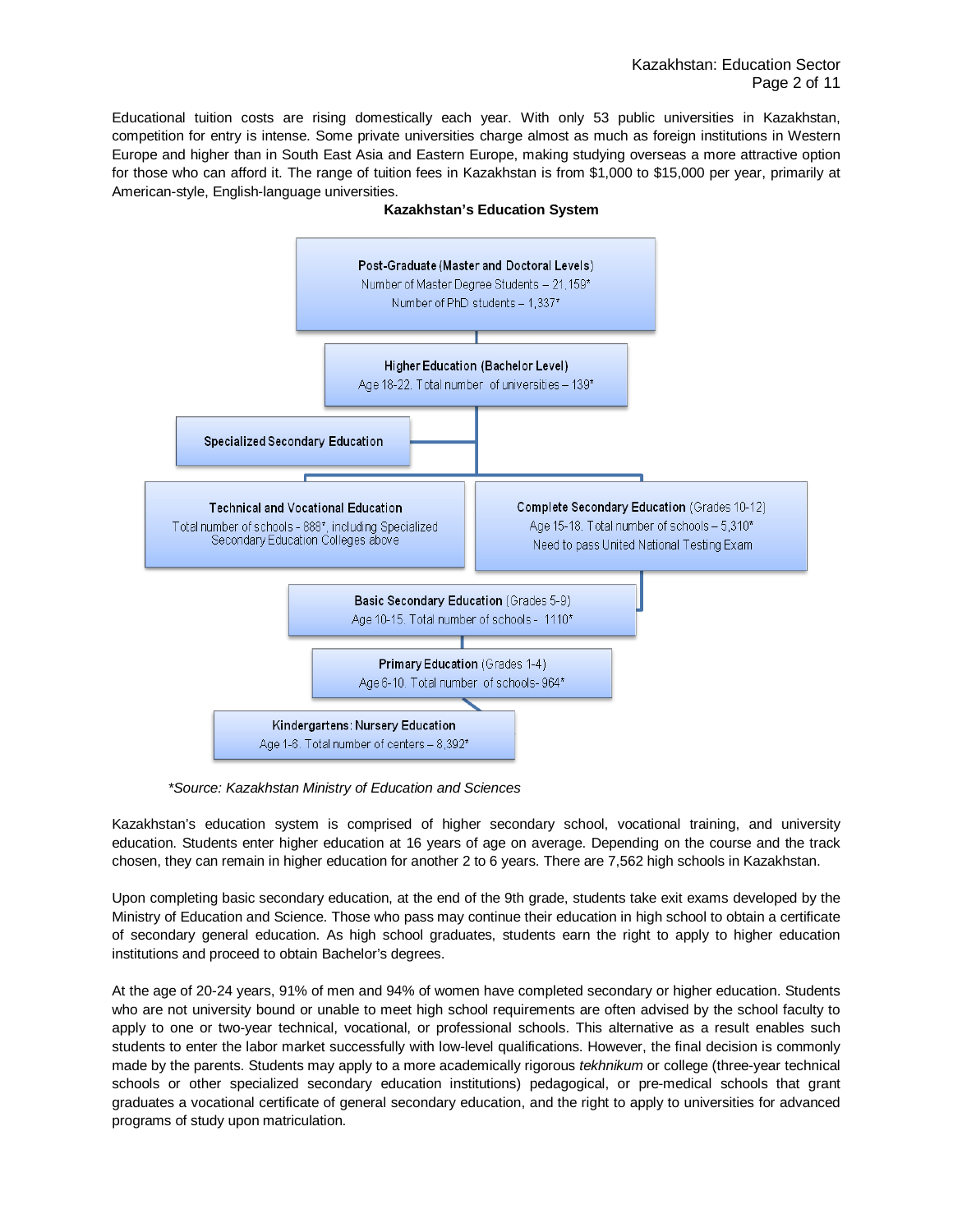The students who continue their education in high school take the national exit examination, the United National Test (ENT), at the end of the 11th grade at the age of 17-18. Students who successfully pass with 50 points out of 125 are then allowed to apply to local universities and other higher educational institutions. Students that apply for statefunded scholarships for studying abroad are required to pass this exam along with those wishing to study in Kazakhstan. The ENT is not obligatory for those students applying for foreign universities on a self-funded basis. 134,648 students graduated from Kazakhstani high schools and 87,564 or 65% completed the ENT in 2014.

There is a total of 775 technical, vocational and specialized secondary education institutions in Kazakhstan of which 448 are public; 327 private; and 52 administered under the aegis of universities. Whether general or vocational, higher secondary education is provided free of charge, as it is included in the national budget allocated to education. University education is partly state-funded, although private universities charge full tuition fees.

#### *Local High Schools*

Local government also invests heavily in English language schools in an effort to change the local business language from Russian to the more internationally accepted English, which will better integrate the country into the global economy. [Nazarbayev Intellectual Schools \(NIS\)](http://nis.edu.kz/en/) for talented and gifted children offer tri-lingual education in English along with Russian and Kazakh. NIS are a part of a wider program of educational reform, which includes the establishment of Nazarbayev University, the Center for Educational Excellence and further initiatives to focus on teacher training and development. Nazarbayev Intellectual Schools are a group of 17 existing schools in Kazakhstan which will grow to 20 by 2015. The schools are currently located in major cities such as Almaty, Astana, Shymkent, Karaganda, Uralsk, Semey, Kokshetau, Ust-Kamenogorsk, and Taldykorgan among others. Most NIS schools are for children of aged between 12 to 18. Winning enrollment at a Nazarbayev school is a high-profile achievement as after the 6th grade, tuition and supplemental fees are covered by state grants. A new reform is initiated for senior high school classes to be taught in English, resembling the education systems in Malaysia and Singapore.

The most recent, and the first British independent school in Central Asia, is Haileybury Almaty and Astana. Quality Schools International (QSI), based on the American system, has certified four schools in Kazakhstan, meeting the needs of both the transient expatriate population and local Kazakhstani families who want their children to have a Western-style education and become fluent in English. The average tuition rates at these schools range from \$15,000 to \$25,000 per year.

The following table lists top private high schools in Astana and Almaty, Kazakhstan. The official high school exit exam scores change every year. Min. 50, max. 125 in 2014/15.

|                |                                               | Number of       | <b>Tuition Fee</b> | Approx.        | Average     |
|----------------|-----------------------------------------------|-----------------|--------------------|----------------|-------------|
| #              | <b>High School Name</b>                       | <b>Students</b> | (per year)         | Revenue        | ENT exit    |
|                |                                               | $(2014 - 2015)$ |                    | (per year)     | exam result |
|                | Haileybury (Almaty)                           | 575             | \$25,000           | \$14.6 million | N/A         |
| 2              | Haileybury (Astana)                           | 430             | \$18,000           | \$8 million    | N/A         |
| 3              | Miras International School (Astana)           | 370             | \$19,800           | \$7.5 million  | 99.4        |
| 4              | <b>TAMOS Education (Almaty)</b>               | 1,185           | \$5,600            | \$6.7 million  | 100.35      |
| 5              | Galaxy International School (Almaty)          | 512             | \$10,000           | \$5.1 million  | N/A         |
| 6              | Dostar International School (Almaty)          | 717             | \$6,300            | \$4.5 million  | 101.11      |
| $\overline{7}$ | Nur Orda International School (Astana)        | 342             | \$10,800           | \$3.8 million  | N/A         |
| 8              | Nur Orda Kazakh-Turkish High School (Astana)  | 320             | \$7,200            | \$2.3 million  | 100.67      |
| 9              | Turan School (Almaty)                         | 450             | \$5,100            | \$2.3 million  | N/A         |
| 10             | Economic Lyceum (Astana)                      | 589             | \$3,200            | \$2 million    | 92          |
| 11             | Kazakh-Turkish High School for Girls (Almaty) | 339             | \$5,400            | \$1.8 million  | 104.22      |
| 12             | New School (Almaty)                           | 282             | \$5,400            | \$1.5 million  | 93.6        |
| 13             | <b>UNESCO Associated School</b>               | 254             | \$4,100            | \$1 million    | N/A         |
|                | at Kazakh-American University (Almaty)        |                 |                    |                |             |
| 14             | Samai School (Almaty)                         | 150             | \$3,800            | \$580,000      | 78.3        |
| 15             | Blue Sail School (Almaty)                     | 105             | \$4,300            | \$460,000      | 67.6        |

#### **Kazakhstan Top High Schools**

*Source: Forbes Kazakhstan – issue 2014; 2015*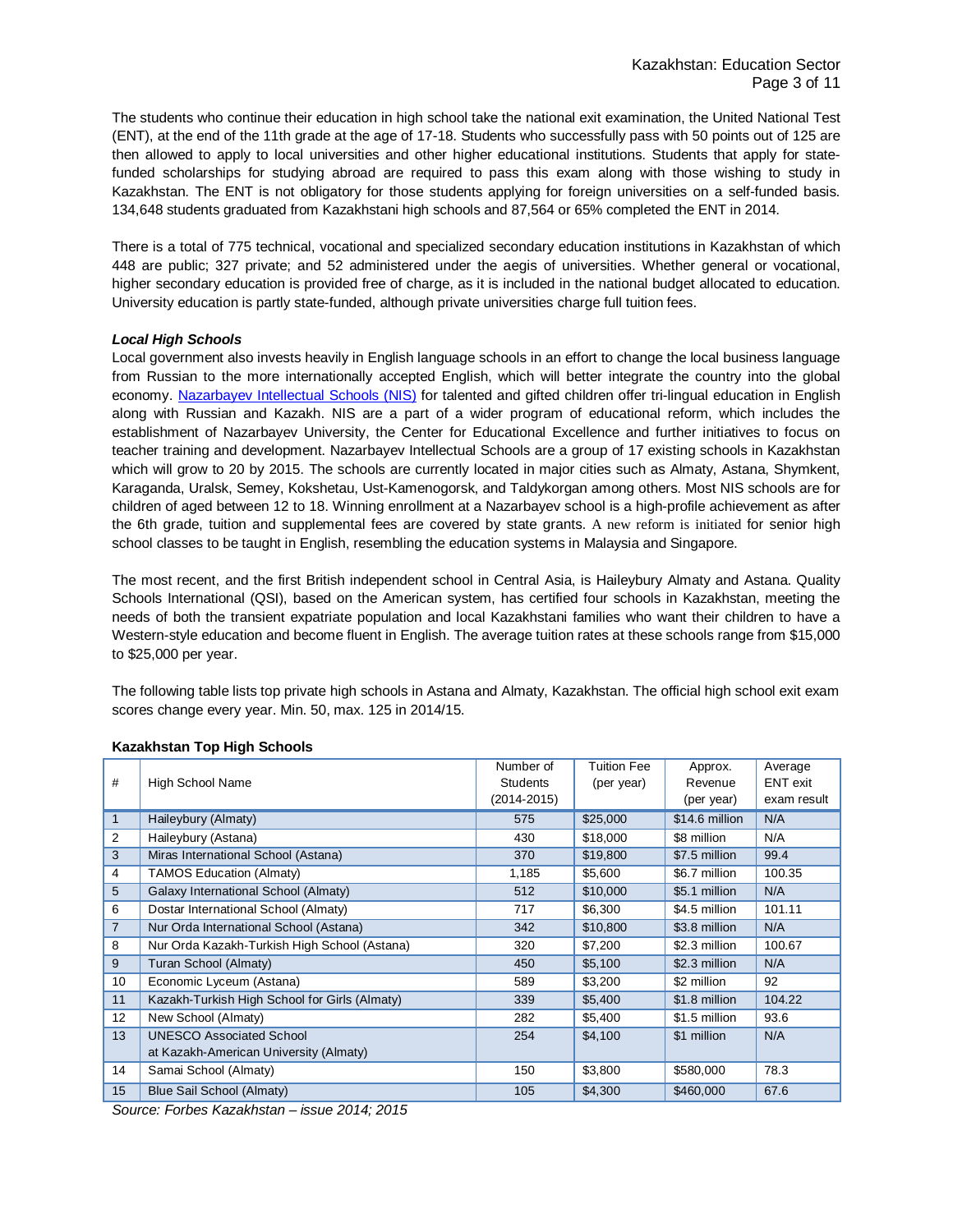#### *Local Technical and Vocational Schools*

The Government of Kazakhstan is working closely with the World Bank on multiple education reforms. A Technical and Vocational Education Modernization Project, which became effective in 2011, is aimed at raising the efficiency, quality, and relevance of technical and vocational education (TVE) through an improved policy framework and institutional capacity. As a result, a national qualifications framework and occupational standards have been developed, linking the needs of industries with education programs. Twenty-seven TVE colleges received grants on a competitive basis to enhance institutional development and teacher training and to introduce a competency-based curriculum. By the end of 2013, the second round of grants will allow 41 colleges in nine regions of the country to enhance their institutional capacity, teacher training, and modular-based curriculum. The results of these programs will be available later in 2015.

#### *Local Universities*

The Government reform on the "optimization" of higher education in Kazakhstan. According to the Ministry of Education and Science, the number of higher educational facilities within 3-4 years will be limited to 100. The number of mostly private universities decreased from 150 in 2010-2011 to 126 in 2014-2015. This reform attempts to resolve the disproportionate gap between degrees offered by the local universities and market demand for such degrees. The reform also tightens licensing regulations and qualification requirements of the local universities in order to assure higher program quality and adherence to international standards. Additionally, slightly more than 70% of students are self-funded and just 27% are on state scholarships while less than 2% are on government procurement programs.

#### *Government Commitment to the Education Sector*

Over the next 10 years, Kazakhstan is embarking on further major reforms across all education levels. These reform efforts began as early as 1990s with creation of the *Bolashak* (in Kazakh, "Future") Scholarship program which annually sends qualifying college and graduate students to study abroad. The major provision is that recipients must return and work in Kazakhstan for five years upon completion of their education. Each year, there are over 1,000 *Bolashak* Scholars. Moreover, the Government is currently pursuing a program to adopt a credit-system which would allow students to study abroad.

As delineated in the State Program on Education Development for 2011–2020, the Government plans to achieve universal preschool education by 2020, complete the transition to a 12-year secondary school model, introduce a per capita financing plan, as well as establish a Board of Trustees at the secondary level. In 2010, Kazakhstan joined the Bologna Process, a stepping stone toward establishing a three-level degree system of higher education in accordance with international standards. National universities will be granted autonomy through 2015. Improving the quality of training and increasing funding at all levels, including that of higher and postgraduate education, are among the remaining challenges, together with further systemic reforms.

## **Market Demand**

Education in the U.S. is generally viewed as a prestigious experience that offers a high quality of education, increasing employment opportunities in both Kazakhstan and globally. An increasing demand for U.S. higher education can be attributed to strong study abroad interests, the experience of living in the United States, general safety, broadening of one's horizons, cultural experiences and in-country travel as well as wider choice of specializations, better academic and extra-curricular activities, and the importance of courses conducted exclusively in English.

| <b>Academic</b><br>Year / Degree<br>% of total | <b>Undergraduate</b><br>approx. 67% | <b>Graduate</b><br>approx. $15%$ | Non-degree<br>approx. <b>14%</b> | <b>Optional</b><br><b>Practical Training</b><br>approx. 4% | <b>Total</b><br>100% |
|------------------------------------------------|-------------------------------------|----------------------------------|----------------------------------|------------------------------------------------------------|----------------------|
| 2011/12                                        | 1.241                               | 399                              | 259                              | 79                                                         | 1,938                |
| 2012/13                                        | 1,355                               | 343                              | 187                              | 84                                                         | 1,969                |
| 2013/14                                        | 1.344                               | 310                              | 271                              | 87                                                         | 2,012                |
| % change                                       | $-0.8%$                             | $-9.6%$                          | 44.9%                            | 3.6%                                                       | 2.2%                 |

*Source: Open Doors Data*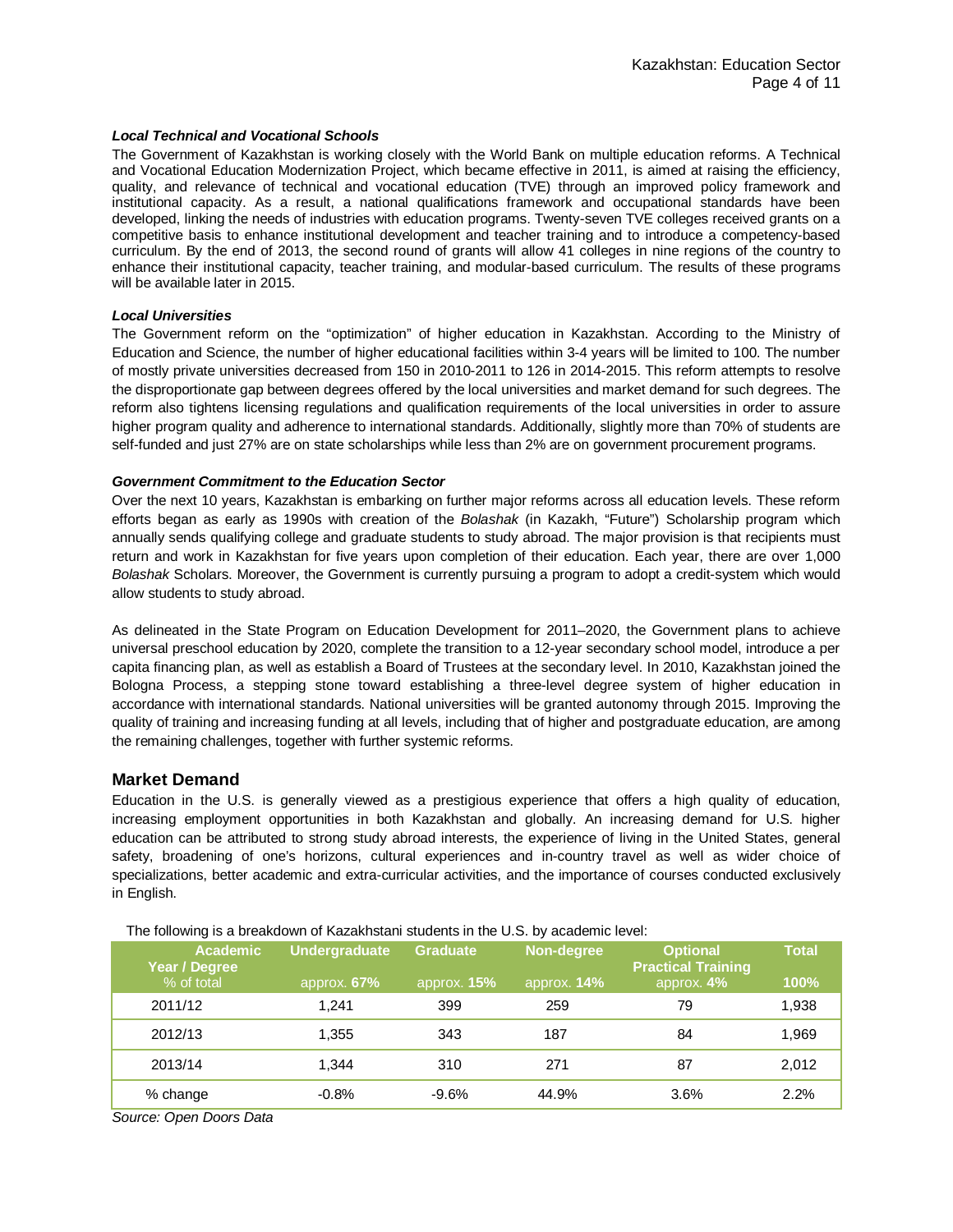### **KAZAKHSTAN STUDENTS IN U.S.**



The pie chart below shows the degrees that were in demand in 2014 among the overall **474,841 students** enrolled in higher education institutions in Kazakhstan.

Demand among students was gearing towards business, humanities and social studies with some increase in technical education.

- Business/Management, Humanities/Social Sciences: 15-20% with 91,609 students in 2014-2015
- Technical/Engineering: 20% with 102,671 students in 2014-2015



Based on skills gap analysis and the Government push towards establishing a new generation of professional managers and skilled engineers and technicians, the number of students choosing these professions is expected to remain at the same high level. The 2-3 year colleges providing vocational education with a potential to move to a university are mostly focused on providing education for transportation, communication, construction and agricultural sector technicians. Some others sectors include pre-medical, nursing schools and kindergarten teachers' schools.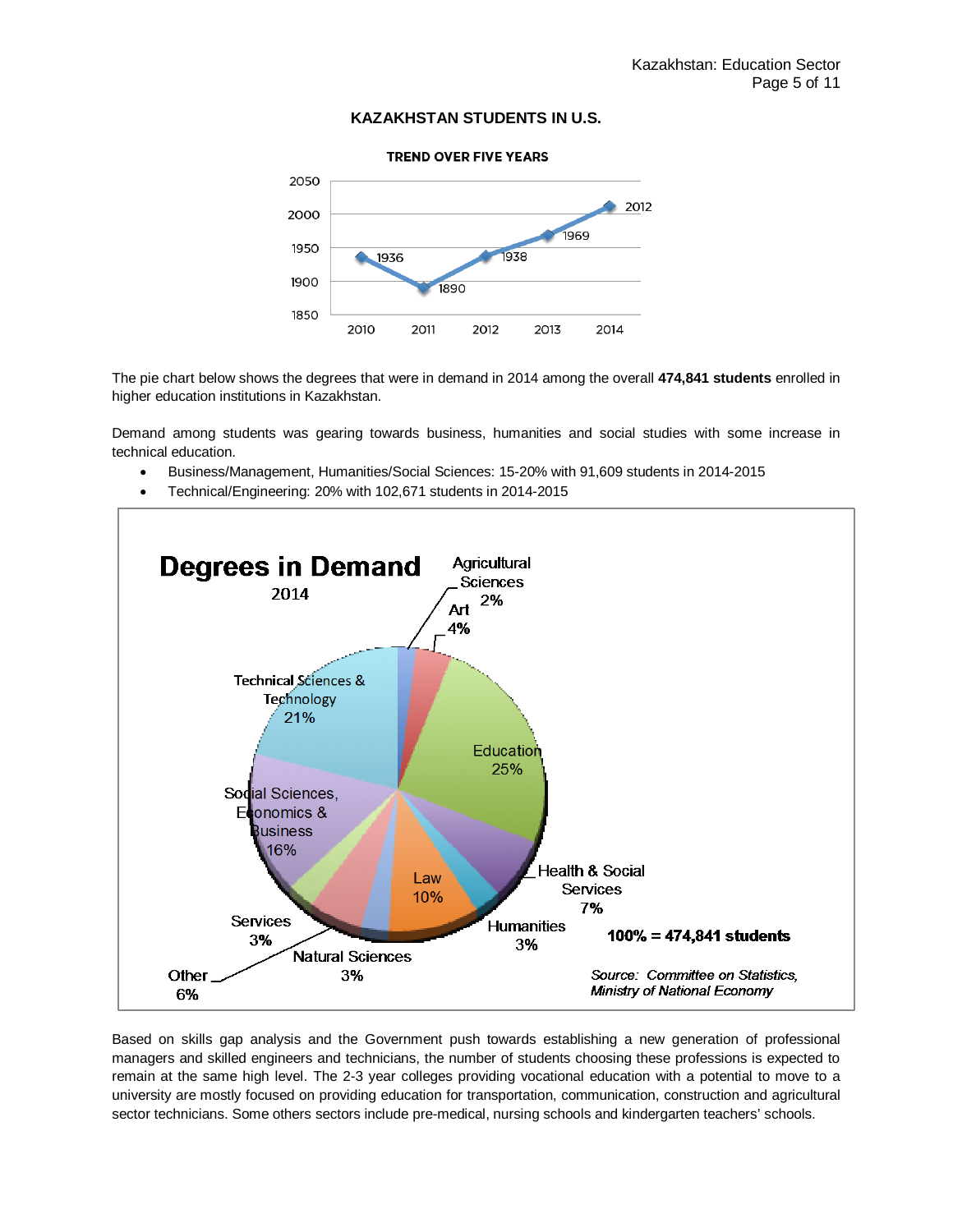#### *Best Prospects*

Higher education is not fine-tuned in order to reflect more accurately the needs of the labor market. Major multinationals on the scene from the mid-1990s regularly noted a "skills gap." A potential skills gap might include an insufficient supply of up-to-date technicians, engineers, scientists and professional managers, which may indicate an increasing demand in education for related degrees. Due to the strong market demand in Kazakhstan for technical, engineering and business management degrees, American institutions are traditionally most attractive to Kazakhstani students. The country's 2050 Strategic Development Plan which includes the adaptation of the education system to the current socio-economic environment also creates opportunities for U.S. higher education institutions and education technology sectors.

### *U.S. Higher Education*

The local government reform to tighten licensing regulations and qualification requirements of the local universities in order to improve education quality in the country offers opportunities for U.S. higher educational institutions to enter this market. At the moment, fewer than 5% of potential Kazakhstani applicants are studying in the U.S. and out of 50,000 students studying overseas, more than 80% are self-funded.

#### *Education Technology*

- Introduction of new reforms and procurement of high-quality school technologies
- More than 200 new schools are planned to be built in the next two years
- \$1.6 million has been budgeted for building and reconstructing education facilities in 2015-2017
- Over 50% of Kazakhstani educational institutions will join e-learning projects in 2015 and 90% by 2020 with a budget of \$80,000 for 2015-2017

Government reforms include the adoption of the 12-year education model, construction of new schools and kindergartens, modernization of vocational and technical education, e-learning education projects and professional development systems for teachers.

## *U.S. Community Colleges*

Vocational education is underdeveloped as many such colleges and technical training schools were closed or reformed in the 1990s. They prepared students for skilled professions when they were unable to unwilling to pursue higher education. During the Soviet years, the system was subsidized by both enterprises and the state. As plants and factories were privatized following Kazakhstan's independence, their new owners cut the spending of money on vocational education and the system began to crumble. These colleges used to train 150,000 young people in 160 specialties. This number is currently down to 60,000 students per year. Despite the current attempts and Government investment into reforming technical and vocational institutions, there is a high demand and potential for U.S. community colleges to take over this niche.

#### *Short-term Mobility*

Another key plank in Kazakhstan's internationalization strategy has been the deepening of an academic mobility initiative, primarily within Europe. Kazakhstan became a signatory to the Bologna Process in 2010 and has since ramped up efforts to encourage outbound mobility within the education sector. One core strategy has been the introduction of the Academic Mobility Scholarship program in 2011. The program aims to support 300 students at state or national universities to complete part of their Master's degree abroad at an institutional partner university. Most have, so far, chosen to study in Russian-speaking CIS countries, but the broadening of this program aims to direct students further afield. By 2020, the government hopes that at least 20% of learners will spend at least one academic study period abroad. The Law on Education (1999) provides [a general framework for higher education](http://eacea.ec.europa.eu/tempus/participating_countries/overview/Kazakhstan.pdf)  [development in Kazakhstan.](http://eacea.ec.europa.eu/tempus/participating_countries/overview/Kazakhstan.pdf) In 2004, a new law was passed to strengthen the integrity of this system. It also increased technical requirements at universities, paved the way for the introduction of doctoral degrees, and introduced new university management practices. A subsequent amendment in 2007 was adopted to further reform the tertiary system and bring the Kazakh higher education system into the [Bologna Process,](http://ec.europa.eu/education/policy/higher-education/bologna-process_en.htm) most notably aligning Kazakh qualifications with European Bachelor's, Master's, and doctoral degree standards. According to the budget plan for 2015-2017, around \$3.5 million is allocated for Academic Mobility Program.

#### *The Bolashak Scholarship*

The *Bolashak* is a national government scholarship established in 1993. It aims to assist talented young people in obtaining quality education abroad. The scholarship covers all costs related to education including tuition and fees, costs of travel, and a living stipend. The program requires all Bolashak recipients to return to Kazakhstan upon completing their education and work for five years in Kazakhstan. Since 1993 over 11,000 Kazakhstani students became Bolashak Scholarship recipients with a capacity of 1,000 scholarship recipients a year. From 2011, the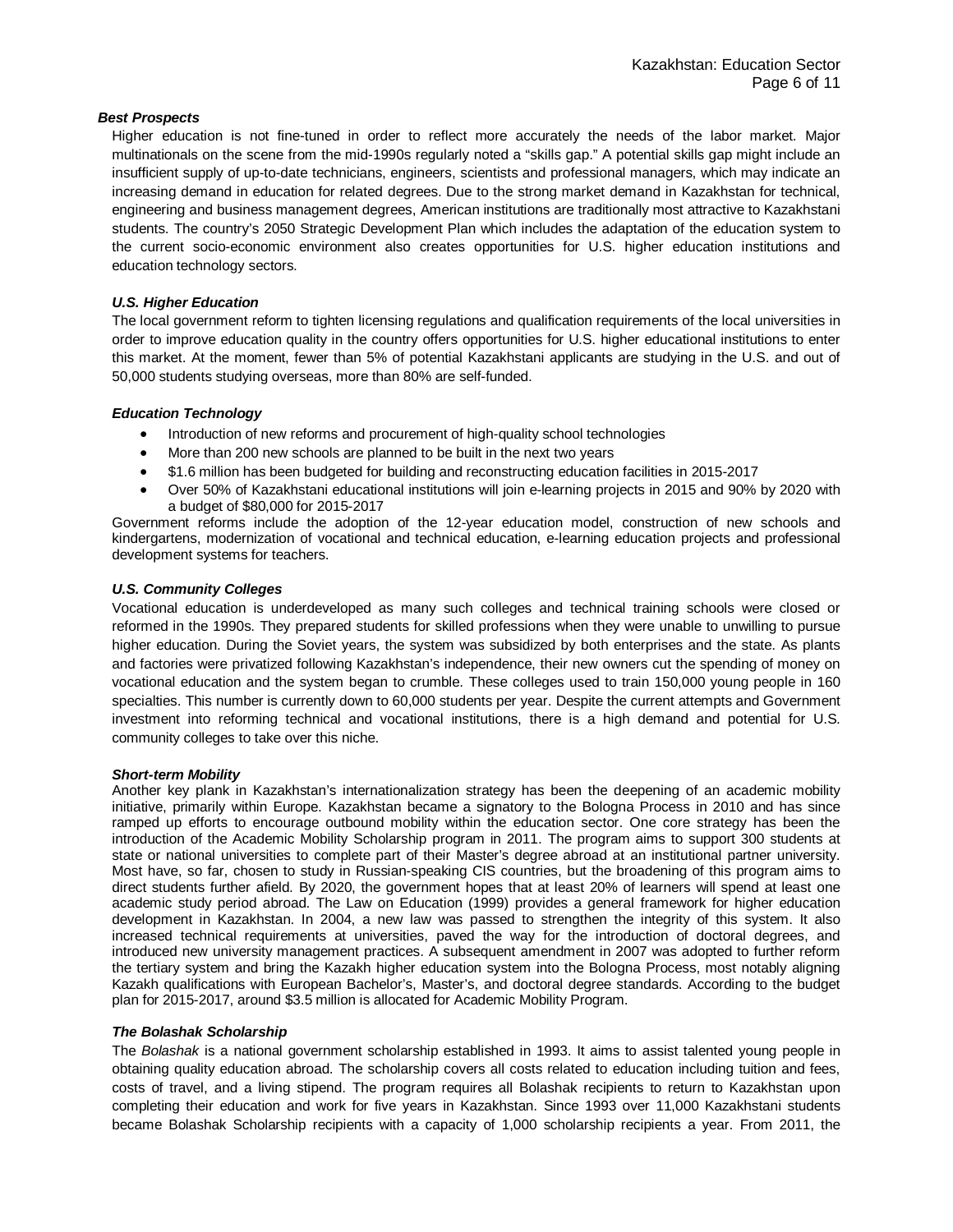program provides scholarships for Master's and doctoral programs only. The most popular countries for study are the U.S., U.K., Germany and Russia. The United States is represented with 47 education institutions out of a total 229 Bolashak affiliations worldwide.

# **Key Suppliers and Competition to U.S. Education**

Overall, there are approximately 50,000 self-funded Kazakhstani students studying overseas. In 2014, there were 35,106 people studying in Russia, 4,357 in Kyrgyzstan, 2,012 in the U.S., 1,884 in the U.K., and 645 in Malaysia. The rest are studying in other countries including Australia, Canada, Czech Republic, Germany, Japan, Netherlands, Poland, Singapore, South Korea, Sweden, Switzerland, Turkey and other European countries. Only 10% of all the students studying abroad are awarded with the Bolashak Scholarship, the rest are self-funded. Currently, fewer than 5% of potential Kazakhstan applicants are studying in the U.S. The United Kingdom is a close second to the United States, as are other European Union members like Germany and France while Eastern European countries such as the Czech Republic and Poland are gaining in popularity.

| <b>Destination Country</b> | Number of students abroad | % of KZ students abroad |
|----------------------------|---------------------------|-------------------------|
| Russia                     | 35,106                    | 71.82                   |
| Kyrgyzstan                 | 4,357                     | 8.91                    |
| <b>United States</b>       | 1,884                     | 3.85                    |
| United Kingdom             | 1,725                     | 3.52                    |
| <b>Czech Republic</b>      | 1,174                     | 2.40                    |
| <b>Turkey</b>              | 851 (10)                  |                         |
| Germany                    | 695                       | 1.42                    |
| Malaysia                   | 645                       | 1.31                    |
| Others destinations        | 3,279                     | 6.70                    |
| Overall:                   | 48,875                    | 100 $%$                 |

## **Kazakhstani Students Abroad in 2014-2015**

 *Source: Open Source Information UNESCO*

Student fairs in Kazakhstan are more common and better attended in the last few years. There is a small percentage of U.S. schools participating in these fairs. U.K., Germany, France, Czech Republic, Canada, Malaysia are among some of the active promoters of their education services in the market.

Closeness and common language might be the key factors for Russia attracting 70% of Kazakhstan students

pursuing higher education abroad. In Kazakhstan, Turkey, Germany and France stand aside with some secondary schools that teach in German and French as well as Turkish schools teaching in English. Kyrgyzstan's two major institutions, Organization for Security and Cooperation in Europe (OSCE) Academy and American University are popular with students from Kazakhstan. Although, China is not



reflected in Open Source data above, around 11,000 Kazakhstan students study in China with medicine being the most popular major degree. If a student is interested in studying business administration, they most frequently go to American schools. The U.S. and the U.K. also top the list for students wishing to study information technology, while students attending Russian institutions usually major in medicine, space technologies or aviation.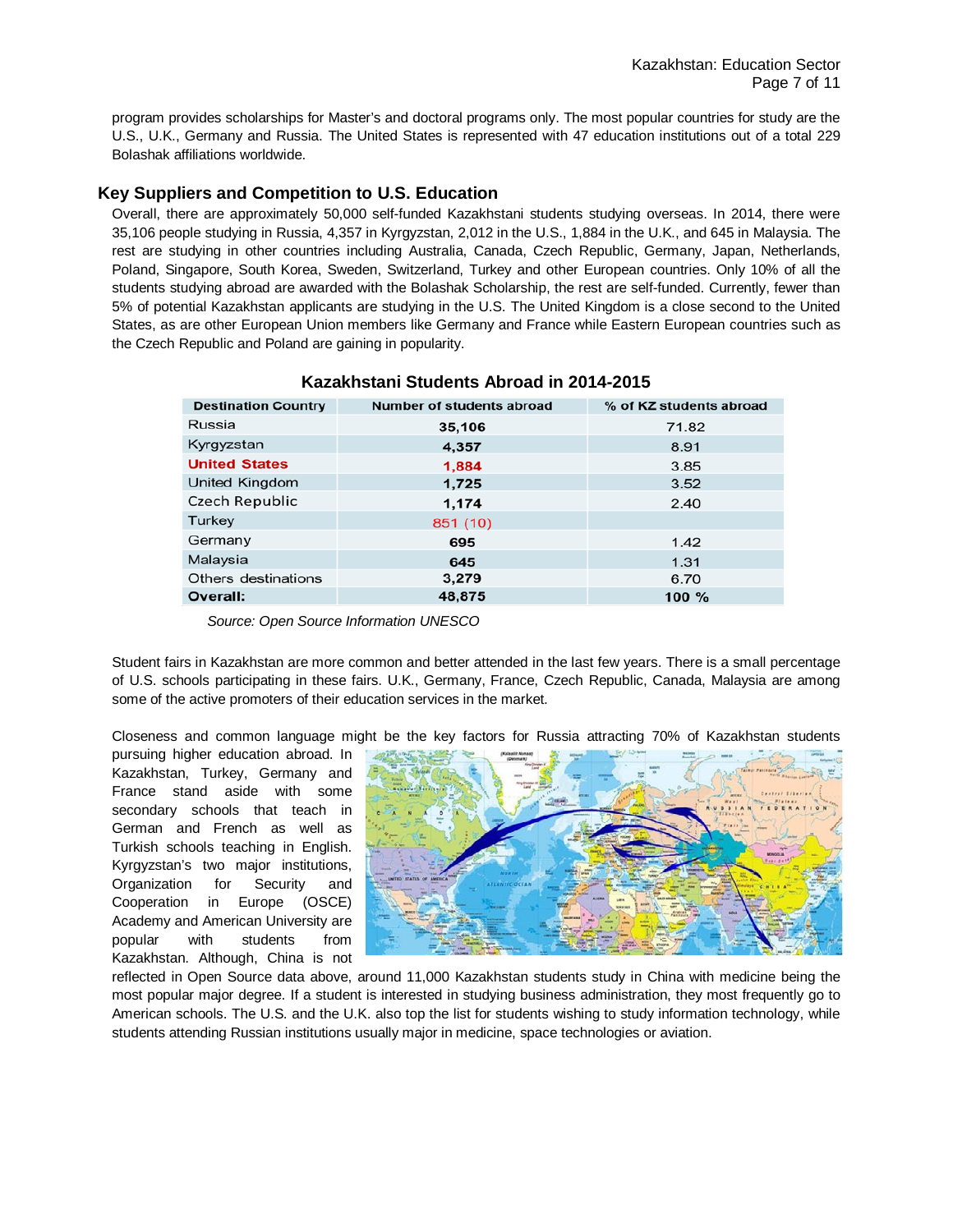## **Prospective Buyers**

#### *Evolving Middle Class in Kazakhstan*

Unlike the rest of Central Asia, Kazakhstan's per-capita GDP has rocketed up in the last five years, creating burgeoning middle- and upper-class youth eager to travel and study abroad. In addition, government policy encourages this and has also dramatically increased English-language education nationwide over the past decade.

The rising disposable income nurtured and helped develop a steadily emerging middle class, accounting for around 25-40% of the 17.4 million population or around 4-5 million people. As the disposable incomes levels are high with over 40% of household income, industry experts estimate a continued growth in non-essential or luxury sectors.

As consumers, Kazakhstan's middle class is increasingly affluent, partly because of the trickle down from the nation's lucrative oil exports, and a booming retail sector including luxury retail chains like Saks Fifth Avenue which opened their first mall in Almaty last year. Though they still trail far behind the average household income of Americans, consumers in Kazakhstan tend to have a large portion of their money for discretionary spending and are unburdened by the hangover of consumer debt that affects purchasing power in the developed world. Nor do Kazakhstan citizens have high medical bills because the health care system, if flawed, is largely socialized. The income tax is a flat 10 percent. A majority of Kazakhstanis own property mortgage-free, a remnant of the mass privatization of apartments in the 1990s.

Access to quality higher education is no less a major aspiration of the middle class. While Kazakhstan's post-Soviet legacy includes an excellent university system, many middle-class Kazakhs view foreign education as an essential component of a prosperous existence, quite aside from any question of prestige.

With economic growth and increased international trade comes a demand for English. Parents who cannot speak English often insist that their children learn it. Catering to meet this demand, we had mentioned several international schools located in Kazakhstan's main cities of Astana, Almaty and Atyrau and spreading to other regions. With a rough average capacity of 1,000 students per school, we estimate 25-30,000 potential graduates with high English language proficiency per annum. Those students are prime candidates to continue their education in the United States.

#### *Kazakhstan Student Profile*

Kazakhstani students are mostly mature, and thus certain about what they want than students in other markets. According to UNESCO, Kazakhstani student literacy rates are very high and average at 94% compared to other middle-to-high income countries and 92% compared globally. With heavy investment levels in education and the introduction of new government reforms, student academic performances grew by 15-20%.

In 2010, Kazakhstan ranked first on the UNESCO Education for All (EFA) Development Index by achieving universal primary education (99 percent), adult literacy (99.6 percent), gender parity (99.3 percent), and a close to 100 percent progression rate to grade 5. Public expenditures on education have been on the rise, with 4.2 percent of GDP in 2012. For the first time, Kazakhstan participated in the Trends in International Mathematics and Science Study (TIMSS) in 2007 and twice in the Program for International Student Assessment (PISA) in 2009 and 2012. Kazakh 4th-grade students scored relatively high in both mathematics (5th place) and science (11th place) on the TIMSS.

#### *U.S. Five-year Visa Regulation for the Kazakhstani Citizens*

Starting from August 1, 2013 the United States began issuing the first-ever five-year visas to citizens of Kazakhstan for travel to the United States. That fact is a great benefit for the future student willing to study in the U.S. as it will reduce their travel costs and encourage parents and relatives to visit. This is generally viewed to have a positive impact on U.S. Education.

## **Market Entry**

Networking is key to successfully entering the country and effectively recruitment include education agents and institutional alliances that cooperate with school guidance counselors. According to Professional International Educational Resources, twenty-one educational agencies operate in the territory of Kazakhstan. Other activities, such as attending schools, student fairs, holding seminars, and advertising campaigns, also became very important to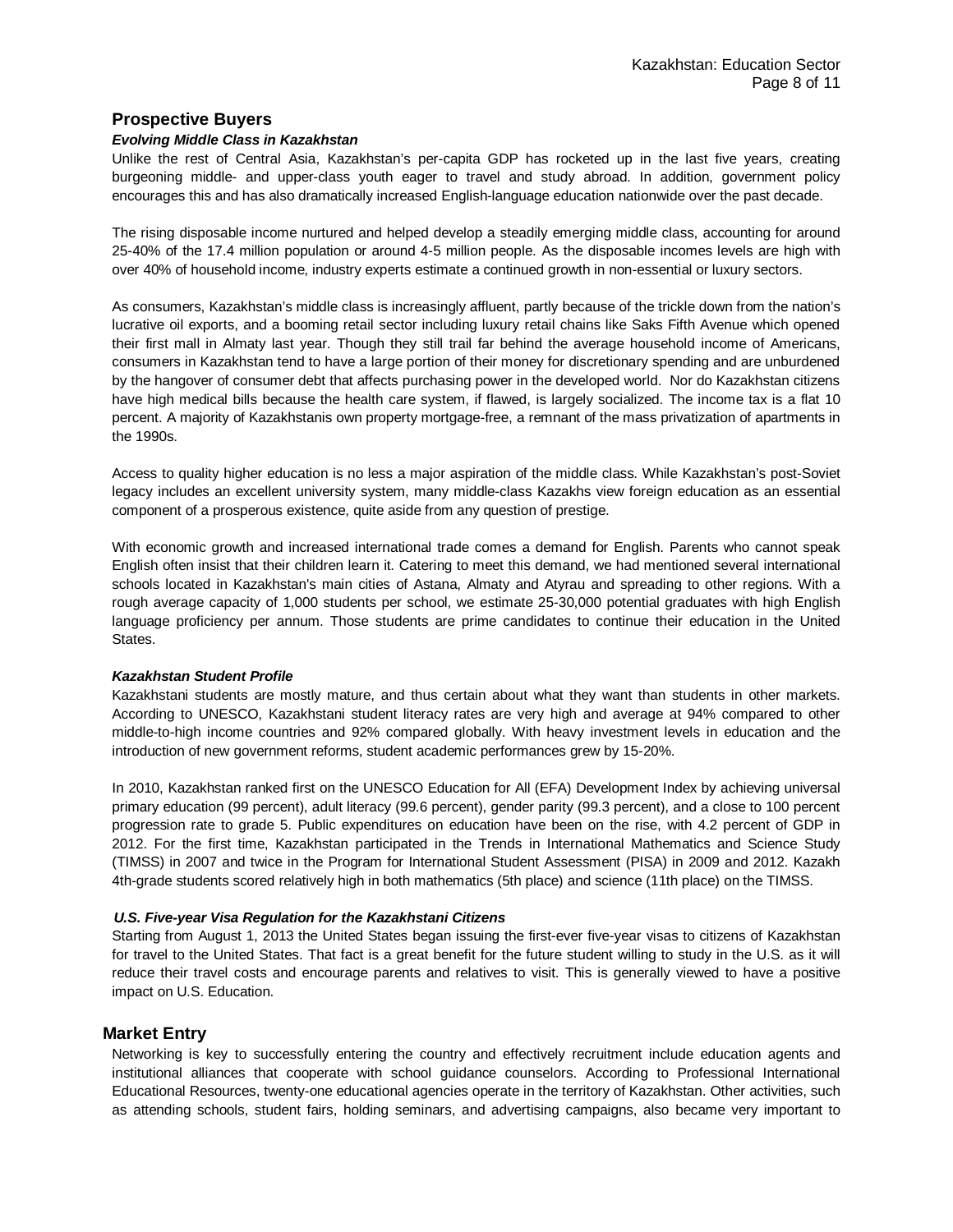develop the recruitment in the country. Thus, college guidebooks and catalogs could be designed to introduce students the US educational institutions. Parents as a target are an important segment of the existing market. Marketing materials need to be created to speak to parents, and advertised at city business center offices such as Nurly Tau, Esentai Tower and Almaty Towers. Internet and social networks are rapidly growing in Kazakhstan. The number of national users recently approached 10 million people. More than 3 million citizens are active users of different kinds of social networks, which can be used as the main tool to promote the university, record consumer trends and to create an effective feedback system to the potential audience. Russian language is a common language and a one-page brochure, if not a full booklet are a recommended for recruitment strategy and catering to the parents who are usually non-English speakers.

## **Market Issues & Obstacles**

The launch of the [Nazarbayev University h](http://www.nu.edu.kz/en)as decreased the funding for Bolashak scholarships. As a result, from 2011, the program provides scholarships for Master's and Doctoral programs only. As mentioned above, the new Nazarbayev University is based in Astana and aims to bring world-class education to Kazakhstanis rather than sending students abroad. Accordingly, Nazarbayev University focuses heavily on engineering and technocratic skills and less of the perspective-broadening liberal arts curriculum of Western education.

Competition from other countries, admissions deadlines, fees and policies, current recruitment tactics, testing availability, perceived visa difficulty, access to high schools for recruitment and lack of institutional relationships severely hampers growth of enrollment in the U.S. Interestingly, when compared to similar-income countries, Kazakhstan does well per capita and this data clearly dispels the notions that geography, English ability or income are barriers, or even major factors, for Kazakhstanis to pursue U.S. higher education.

Most universities charge in the \$50 to \$200 range for an application. The individual cost may not be a problem but the cost can add up quickly, given that students likely to apply to multiple colleges and often their plans do change. The application fees become a barrier for recruitment by U.S. schools. For instance, most other foreign universities, notably the U.K., do not have admissions fees. Thus, offering of an application fee waiver would help penetrate an existing market and induce a greater number of students to apply.

Safety is also a common concern for parents of Kazakhstani students. Due to the distance, students and their parents have heightened concerns about it.

Another obstacle is copies of transcripts in English. Some universities in Kazakhstan provide transcripts in Russian and Kazakh only, but it is possible to submit official and notarized English translations. Another hurdle is the TOEFL English proficiency exam and additional tests for various graduate degrees, such as GRE, GMAT, and SAT. Generally, students do well at these tests but can still lack English language



proficiency for academic studies. Offering conditional admission prior to ESL test results come in or offering English language test either upon arrival on campus or online prior to students enrollment could be possible consideration for schools with tight enrollment deadlines.

Admissions deadline for U.S. universities are also different, and depend on whether students are applying for scholarships or not, which present additional deadlines and documentation. In general, most deadlines do not fit with the Kazakhstani academic year. While some Universities have rolling admissions programs, these are not widely known or publicized. The U.S. educational institutions need to promote the opportunities on training and working in the U.S. at Kazakhstani universities since students who are interested and eager to apply are not aware of it.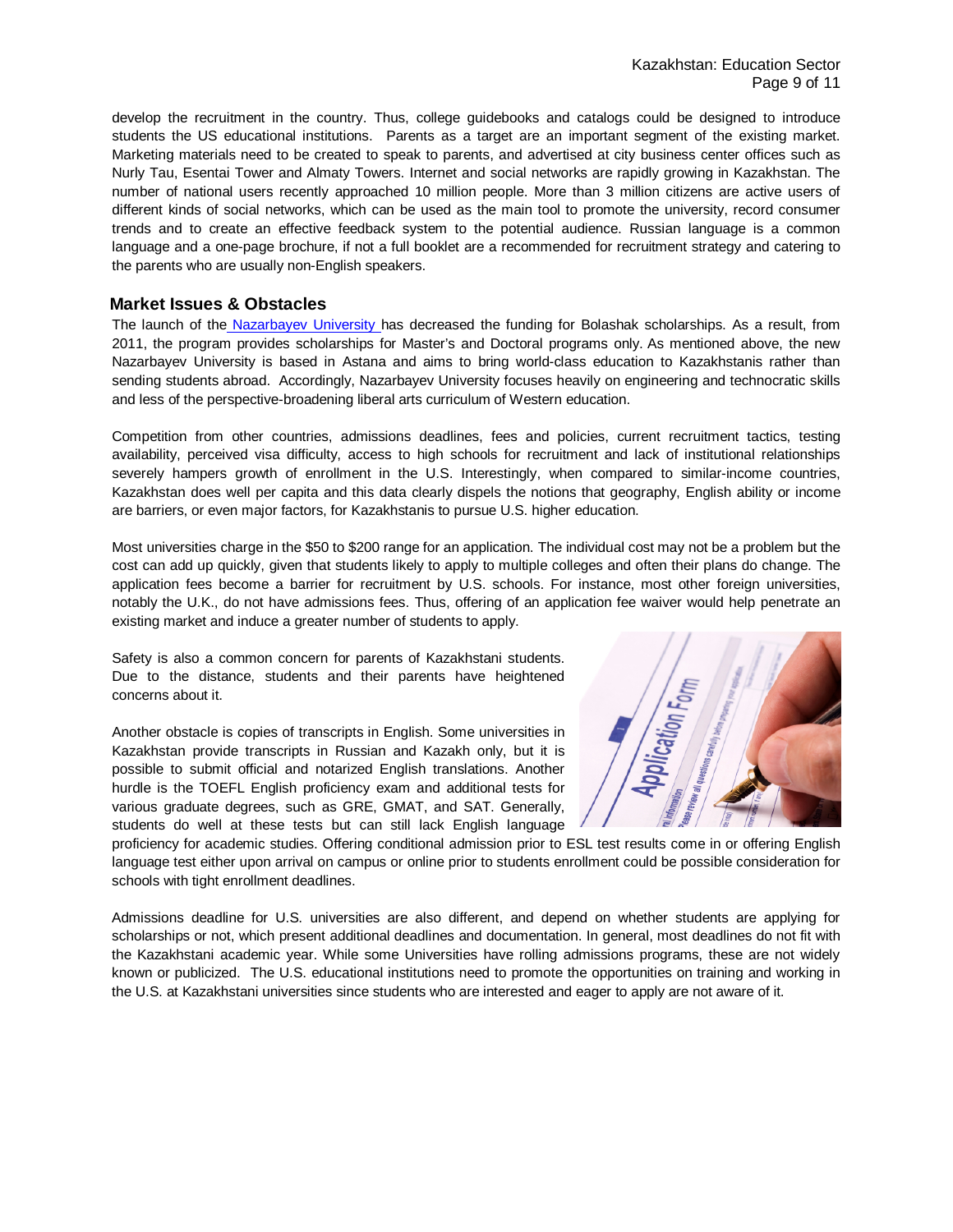# **Trade Events**

# **U.S. Education Fairs Organized by EducationUSA**

Location: Astana, Aktobe, Almaty Date: October 2015 The EducationUSA Event Calendar may be found here: http://www.educationusa.info/students-fairs.php?id=143

## **U.S. Commercial Service Virtual Agent Education Fair**

Date: 2016 Location: Virtual with vetted education agents gathered at the U.S. Consulate in Almaty Registration fee: \$650 For more information, please contact: U.S. Commercial Service [Aliya.Shaikhina@trade.gov](mailto:Aliya.Shaikhina@trade.gov)

Organized by the U.S. Commercial Service, Virtual Education Agent Events allows U.S. schools to showcase themselves to education agents using a PowerPoint presentation on a webinar platform. U.S. colleges and universities make a 10-minute presentation to a group of pre-vetted agents, who would be gathered at the U.S. Consulate in Almaty to listen in and answer any questions. This is an excellent opportunity to recruit international students via agents without having to set a foot on a plane.

## **U.S. Consulate/Mission Education Fair**

## **Dates: April 2016**

Location: Almaty & Astana - TBC, Kazakhstan, U.S. Consulate/Mission Registration fee: \$750

Organized by the U.S. Commercial Service and the Public Affairs Office at the U.S. Consulate General, U.S. colleges and universities have the opportunity to recruit Kazakh students at a \$750 registration fee covering a booth two city fairs. The fee also, includes marketing and advertising of the fairs; limited local printing of recruitment materials; and facilitation of domestic air travel and discounted lodging arrangements.

## **Various International Education Fairs:**

organized by local Education agents individually with their foreign partners

## **Begin Group Fair Astana**

Date: September 2015 Location: Astana Website[: www.begingroup.com](http://www.begingroup.com/)

## **A2 International Fair**

Date: September 22-24, 2015 (annually) Location: Almaty and Astana Website[: www.a2fairs.com](http://www.a2fairs.com/)

## **Other Education sector trade events: Education Technology 2016**

Astana, Kazakhstan April 8-10, 2016 Organizer: World DIDAC Website: [www.worlddidac-astana.com](http://www.worlddidac-astana.com/)

## **Globus Education Fair**

Date: February 2016 (annually) Location: Astana, Almaty, Atyrau, Aktau Website[: www.globus-almaty.com](http://www.globus-almaty.com/)

## **Linden Tours for Boarding Schools**

Date: April 2016 Location: Rixos Hotel, Almaty, Kazakhstan [www.boardingschooltours.com](http://www.boardingschooltours.com/)

## **Education and Career 2016**

Location: Almaty, Kazakhstan Date: April 2016 Organizer: Atakent Expo Website: [www.atakentexpo.kz](http://eng.atakentexpo.kz/news/detail.php?ID=113)